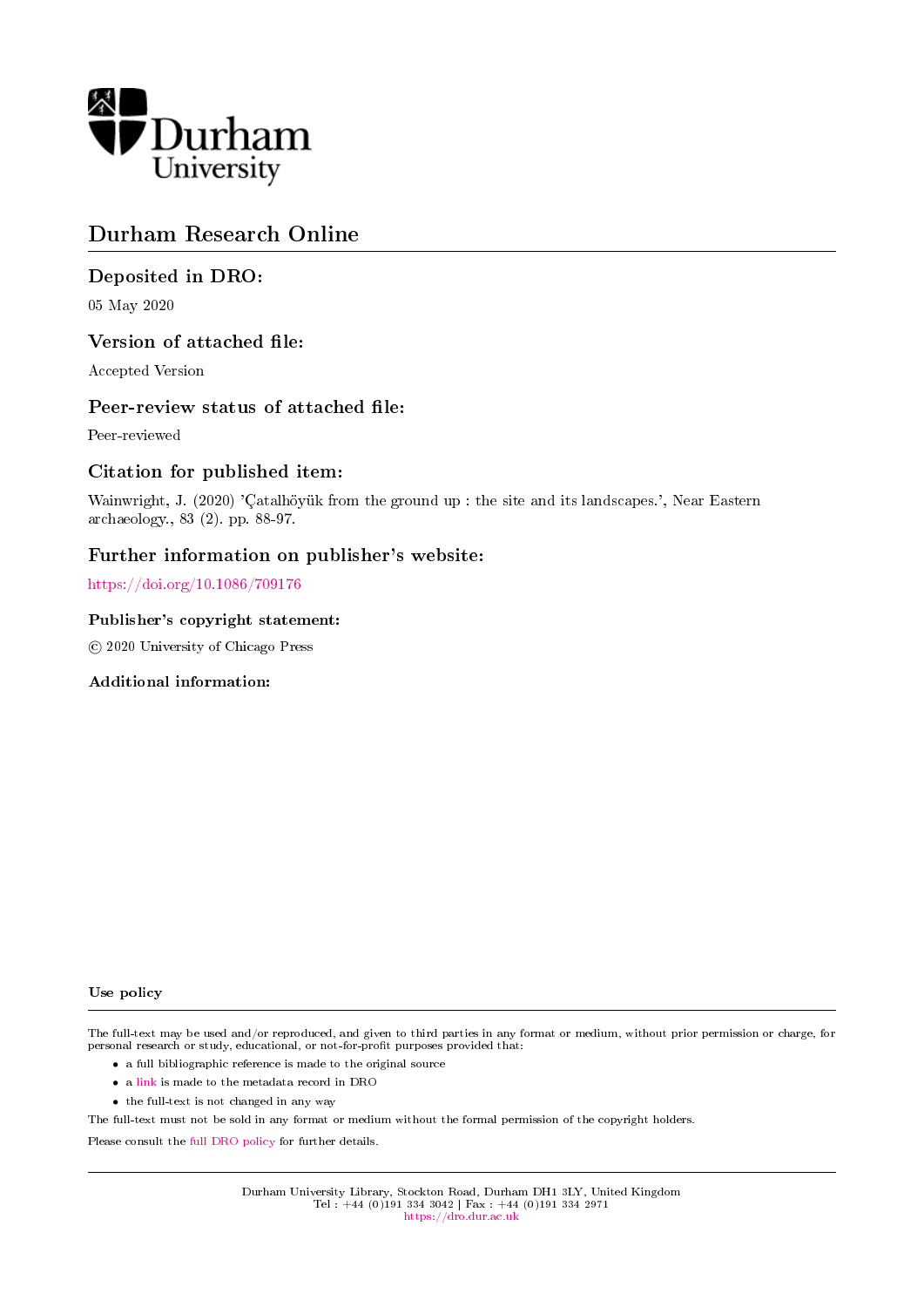## **Çatalhöyük from the Ground Up: The Site and its Landscapes**

### **Introduction**

The landscape surrounding the site of Çatalhöyük has been transformed by centuries of land use and agricultural improvements (Figures 1, 2). The most recent transformations started in the early 20<sup>th</sup> Century aiming to improve agricultural productivity by carrying out extensive irrigation and land-reclamation programmes (Roberts, 1990). Irrigation water was brought via the Beyşehir-Sugla canal system which was completed around 1911 (Money, 1919), bringing irrigation water from Lake Beyşehir to the south. Further regulation of water supplies in the 1950s and 1960s included the construction of the Apa Dam on the Çarşamba River (completed in 1962) and World Bank support for extending irrigation schemes (Figure 3). Unsurprisingly, archaeological and palaeoenvironmental evidence from Çatalhöyük suggests significantly different environments at the time of occupation from that of the modern landscape. Therefore, it is essential for archaeological interpretations to be underpinned by robust palaeoenvironmental reconstructions.

Çatalhöyük is fortunate to have been the centre of cutting-edge geoarchaeological and palaeoenvironmental research over several decades. This pioneering work has had a lasting impact on not only how the palaeoenvironment has been interpreted but also on the subsequent land-use models that have been put forward (Roberts and Rosen 2009). Early work by the pedologist de Meester (1970: 86), suggested that the Neolithic soils were formed under "semi-lacustrine marsh" conditions that had been formed in a deltaic environment. In the 1990s the KOPAL (KOnya basin PALaeoenvironmental research) project which investigated the landscape in the immediate vicinity of the site. KOPAL's results concurred with de Meester's (1970) assessment of soil formation in marshy conditions. Roberts et al. (1999) defined three broad sets of deposit: (i) a dark, organic clay deposit interpreted as a marsh or backswamp deposit (ibid 624), interpreted as being formed immediately before the Neolithic settlement of the East Mound (c. 7400 cal BCE: Bayliss et al. 2015); (ii) the "Lower Alluvium" representing a seasonally flooding environment, contemporary with occupation (from c. 7000 cal BCE) (Roberts et al. 1999: 625); and (iii) the "Upper Alluvium", which was a slightly coarser indicating a more dynamic flow during the mid-Holocene (ibid:627).

The alluvial landscape was thus interpreted as a branch of the Çarşamba river, which underwent heavy seasonal flooding during the Neolithic occupation (Roberts and Rosen 2009: 396). Roberts and Rosen (2009) argued that the topography and hydrology had highly significant consequences for human ecology. They identified that seasonal wetlands around the site would have offered rich and varied natural resources but domesticated animals and crops would have been less well suited to year-round activity in the immediate vicinity of Çatalhöyük and would have been herded or cultivated at slightly higher elevations away from the flood-prone areas of the plain. (Roberts and Rosen 2009: 396-7).

Roberts and Rosen argued for a mosaic of environments surrounding the site, but what exactly did this mosaic look like? This paper builds upon these previous studies with data from new fieldwork, which contributes a significantly higher spatial resolution dataset that improves not only the chronological accuracy of the sedimentary sequence but also provides greater clarity of the fluvial system surrounding the site, which has implications for our understanding of the land use at Çatalhöyük, not only the temporality but spatiality of Neolithic life. In this way, we are better able to understand what the Neolithic landscape looked like, but also to suggest how it was used by the inhabitants of the site. Therefore this paper will provide a discussion of the current state of understanding of the ancient topography and environmental niches available to the Neolithic occupants of Çatalhöyük through a critical review of the palaeoenvironmental evidence currently available.

### **Approaches to Landscape Reconstruction**

The current landscape project ran from 2007-2017. Within this period fieldwork and laboratory analysis were was undertaken in different periods. Fieldwork was organised in two phases of intensive coring. The first phase was undertaken in 2007-2008 followed by another phase of annual fieldwork in 2013, 2015 and 2017.

Coring was initially undertaken by colleagues from Selçuk University with a percussion corer, that allowed us to penetrate up to 8 m underground through dry and compacted ground, and recover preserved subsurface sedimentary sequences. Later coring included mechanical coring using a truck-mounted rig (Figure 4), necessary because of the hard, compact and locally stony sediments that had to be penetrated and sampled. A total of 29 sediment cores have been recovered from targeted coring locations (Figures 5 and 6).

In 2007-2008, sampling took place within the immediate area of the settlement mounds within 1 km<sup>2</sup> . In 2013- 2017 we expanded the sampling area to  $2 \text{ km}^2$  from the site. The coring locations followed transects where possible or targeted locations in the landscape to ensure representation of potentially varied microenvironments. This intensive coring programme ensured that a clear and accurate picture of the buried landscape could be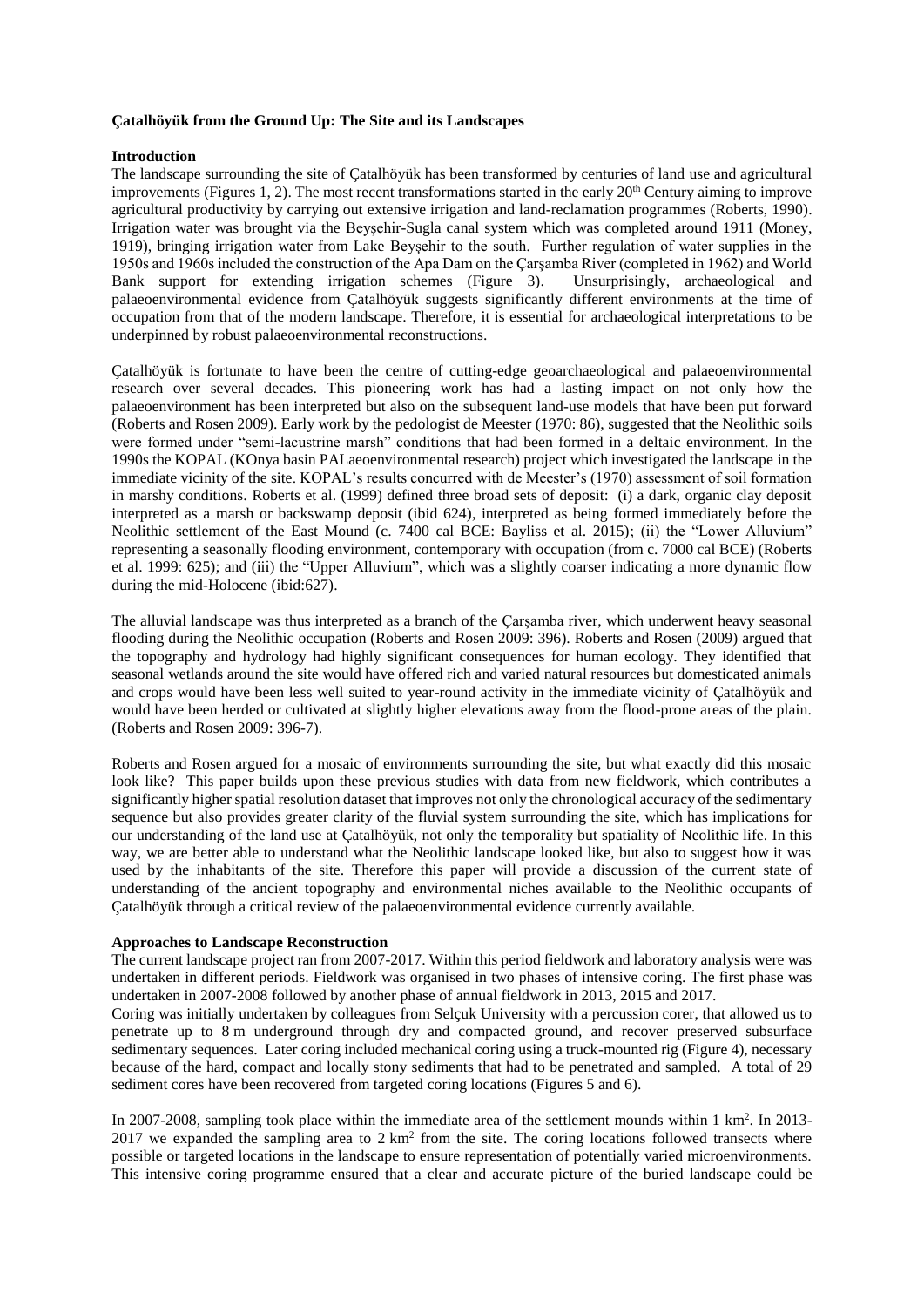recovered from the subsurface. It recognizes that dryland environments are inherently highly variable spatially. Once the cores were extruded, they were described in the field and packed for transportation to the laboratory for detailed scientific investigations.

Once in the controlled environments of the laboratory, the lithology of the cores was studied and subsampled for further analysis with a suite of methods. Preliminary description included colour, sediment type, and grain size were recorded as well as sediment analyses included magnetic susceptibility, loss on ignition, particle size and isotope analysis were undertaken at the Universities of Sheffield and Durham (Ayala et al 2017: 33). The results of these analyses were used to characterize the sedimentary sequence in order to interpret depositional environments and their change through time. Three main complexes were identified (basal, lower and upper) (Ayala et al 2017:34-35) that in turn were made up of a combination of defined strata. With the sheer number of cores investigated we were able to refine the chronostratigraphy through a dating programme focussing on the Dark Clay layer that had previously been key to interpreting the initial phases of the occupation of Çatalhöyük (relative to deposits [i] of Roberts et al. 1999).

Radiocarbon (AMS) dating was undertaken on key strata on organic material and shells. Focussing on the Dark Clay layers visible in several of the cores in different locations across the study area, we have been able to identify a sequence of sedimentary complexes made up of series of individual strata that document the dynamic development of the alluvial landscape across the  $2 \text{ km}^2$  area in the immediate vicinity of the site through time (Ayala et al 2017:34-35). The final step was to map the subsurface sedimentary units across the area by plotting them in RockWorksTM v16 software, which has enabled us to reconstruct the character and extent of the past hydrology and characterize the extent of the channel belt in the past (Figures 7 and 8).

### **Reinterpreting the Neolithic Landscape**

Our interpretation of the Neolithic landscape is based on the series of depositional complexes as they map across the landscape. In Ayala et al (2017: 41) we presented four chronological phases which documented changes in the depositional environment and underlined what the immediate surroundings would have looked like at different temporal phases before, during and after the Neolithic occupation of Çatalhöyük (Figure 9). At the time of the occupation of the East Mound, the environment directly surrounding the mound would have been dominated by the Çarşamba River. The type of channel and the frequency and nature of its flooding would have had direct impact upon the inhabitants living in the nearby settlement. Previous interpretations based on a limited number of cores detected a meandering channel which was subject to extensive seasonal flooding which caused backswamp conditions in the vicinity of the East Mound prior to occupation with extensive flooding conditions continuing during the Neolithic (Boyer et al 2006, Roberts and Rosen 2009, Roberts et al 1999). The following interpretative model (Ayala et al 2017) is based on much higher spatial resolution evidence and presents a more varied landscape.

The first two phases of the depositional sequence chart the period of retreat of Palaeolake Konya from the site in the late Pleistocene. The Palaeo-Çarşamba River would have most likely consisted of a single and possibly ephemeral channel that made its way through a landscape that was sculpted by local wind and water erosion. The topography at this point in time would have resembled badlands cut into the marl of the lake. With time the underlying marl deposits of the lake would have been eroded away into a rolling topography. The river in the second phase would have had wide belt of multiple channels (several hundred metres in width) that is consistent with a humid multiple-channel system (Ayala et al 2017: 39) (Figure 10a). These channel-belt environments would have contained areas of wetter conditions, where lower parts of the landscape that would have trapped water, or where channel cutoffs occurred. The final two phases reveal the hydrology and topography during the period of the Neolithic occupation of the East mound and then from the Chacolithic period onwards. These final phases saw a steady increase in drier conditions as time progressed.

The Çarşamba River during the Neolithic was made up of multiple, small, silty channels, with intervening higher, drier ground. This style of channel is known as an anastomosing or anabranching river, which is composed of two or more channels that repeatedly connect and separate to carry flow across a floodplain (Nanson and Knighton, 1996). The wide zone of channels occupied the broad areas available for the flow within a rolling topography left by the eroded marl substrate. Crucially, in this period the sediments transported and deposited by the belt of shallow channels suggest a transformation of the channel system from one characterized by more humid conditions into one with more dryland characteristics (Figure 10b).

This change from a humid-style channel system to an arid one is important for the reconstruction of the landscape because it highlights how the floods and layout of the channels themselves would respond to fluctuations in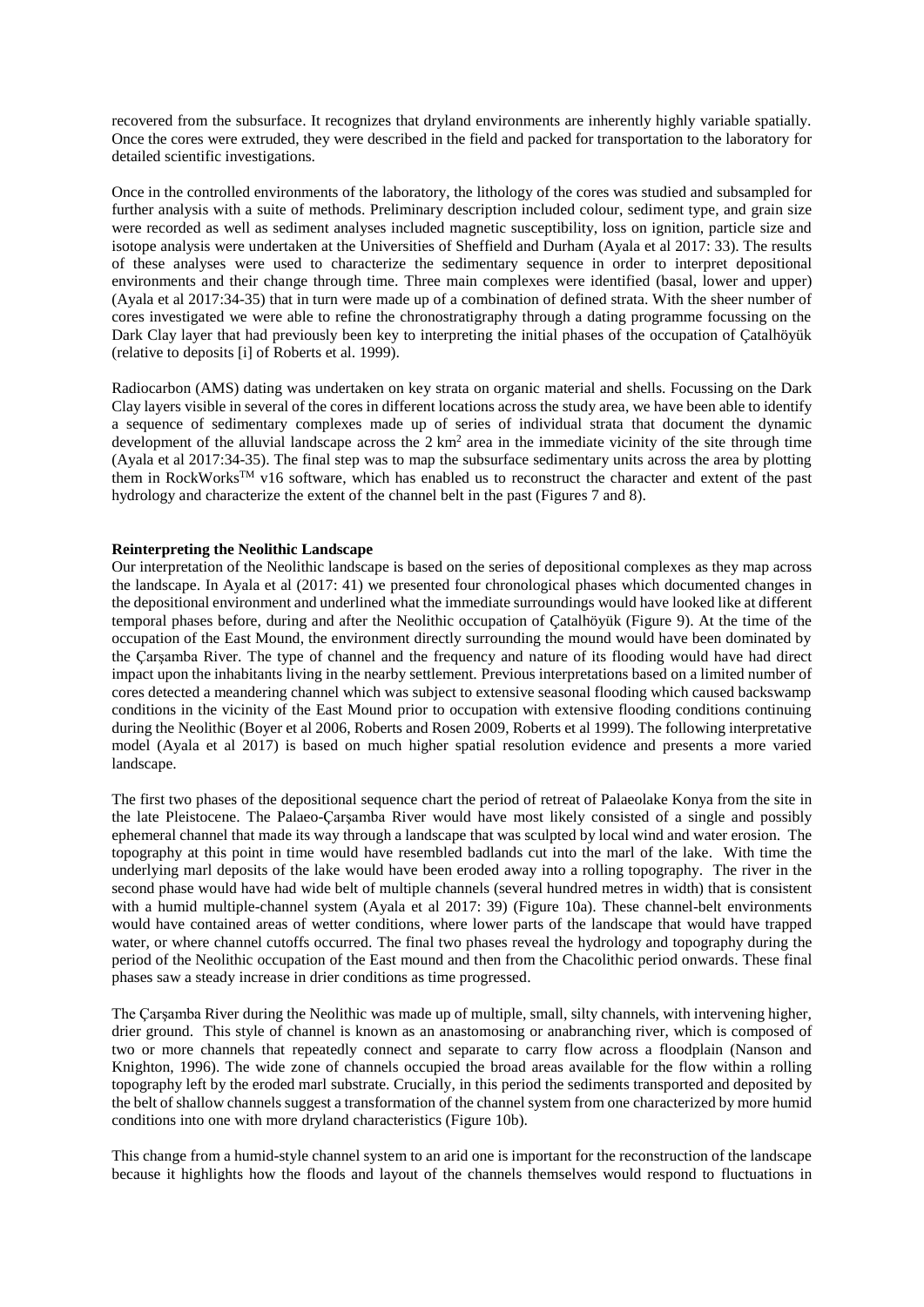seasonal precipitation. Therefore, with this change, the Çarşamba would have maintained a similar morphology made up of multiple channels, but the flooding regime would no longer have been tied to such high levels of seasonal precipitation. Therefore the extensive flooding and raised water table which characterizes a humid system would have seen less stable alluvial islands and extensive wetland areas in the previous period would have been replaced. In the subsequent more dryland system, the channel belt still responds to seasonal flow variations, but maintains more stable dry islands between the multiple channels.

In Ayala *et al.* (2017), we challenged the interpretation of Roberts and Rosen (2009: 397) that the Neolithic environment was composed of "backswamp basins gradually infilled" by spring floodwaters. The interpretation of "backswamp" conditions is not consistent with the structure of a multi-channel (anastomosing) channel system (see further discussions by Charles *et al*. 2014 and Doherty 2017). Analyses carried out on the early sediments (dark clay *sensu* Roberts *et al*. 1999) using carbon isotopes and ratios of carbon to nitrogen contents of the sediments does support the idea that the Dark Clay was deposited in wet conditions (Figure 11). Geochemical signatures of the sediments suggest that they had relatively high organic matter but were periodically dry (Ayala et al, in press; see also discussion in Doherty 2017). However, our dating of the more waterlogged conditions suggested by the Dark Clay layers precedes occupation (except for a localized outlier that dates to the Chalcolithic: Ayala et al 2017: 39). The geochemistry of the sediments that overlie the Dark Clay (those roughly similar to the Lower Alluvium of Roberts *et al*. 1999) are consistent with drier conditions. We have not found that a more generally marshy environment continues into the Neolithic, although other palaeoenvironmental data support the idea that it was locally present (Wolfhagen et al, in press).

Further issues with the spring floodwater model of Roberts and Rosen (2009), are discussed in Ayala et al (in press) highlighting the data used to build their model and the subsequent modelling method that was used to estimate flooding regime at the time. The data upon which they build their hydrological interpretation come from Bozkir as it has remained a tract of river which has not undergone extensive modification in the recent past. The extensive channelization schemes in the late 19<sup>th</sup> and early 20<sup>th</sup> centuries (especially the Beyşehir-Çarşamba Canal) and the dam at Apa have significantly altered the flows in the lower part of the Çarşamba so that modern instrumental records are not useful for interpretation of past flow. Unfortunately, Bozkir is a long way upstream  $(32^{\circ} 12' 34'' N, 37^{\circ} 10' 24'' E)$ , at an elevation of 1156 m with a catchment area of only 206 km<sup>2</sup>, compared to an estimated 2079 km<sup>2</sup> for the estimated Neolithic Çarşamba just downstream of Çumra. Thus, the catchment area feeding the channel system at Çatalhöyük is an order of magnitude larger than that producing the flow at Bozkir, rendering the potential model coming from this dataset inappropriate to be applied to the reconstruction of the nature and flow of the Neolithic Çarşamba.

This discrepancy would have a great impact on the magnitude of flow and response to seasonal precipitation. As noted by Roberts and Rosen (2009: 396) "the Taurus Mountain region above Bozkir receives high precipitation, much of it as snowfall, whose melting gives rise to the main annual river flood peak in March and April". However, much of the rest of the catchment is at lower elevation and receives less precipitation as snowfall. Precipitation is also more evenly spread through winter to spring period. Although some of this precipitation is in the form of snowfall, more of it is as rain, so that runoff and river flow may well have been more evenly spread through the year in the lower Çarşamba. Thus, not only would spring flooding have been relatively smaller in magnitude than has been previously suggested, it would have also been more evenly dispersed across the landscape because of the multiple-branched nature of the channel system.

#### **Reinterpreting land use**

Previous reconstructions of the channel system suggest it would have reacted to seasonal flooding by creating extensive wetlands that would have rendered the area immediately adjacent to the site impractical for most forms of agriculture for many months out of the year – either directly by flooding, or indirectly because of the unavailability of spring-sown crops (Roberts and Rosen 2009, Roberts et al. 1999). We argue, instead, that the multiple-thread, dryland channel system, would have created a very different environment. The multiple river channels would have been divided by higher ground that remained drier throughout the year. Consequently, the immediate environment around the site would have been a mosaic of landscape types that could have hosted a variety of microenvironments and subsistence practices. This interpretation is consistent with many other environmental proxies from Çatalhöyük (Lewis et al 2017:, Bogaard 2017, Charles et al 2014, Wolfhagen et al in press).

Modern rivers with these types of channel belts in Australia and Africa (Nanson and Knighton, 1996, North et al, 2007, Tooth and Nanson, 1999, Tooth et al, 2000), have raised 'islands' where trees and shrubs can grow and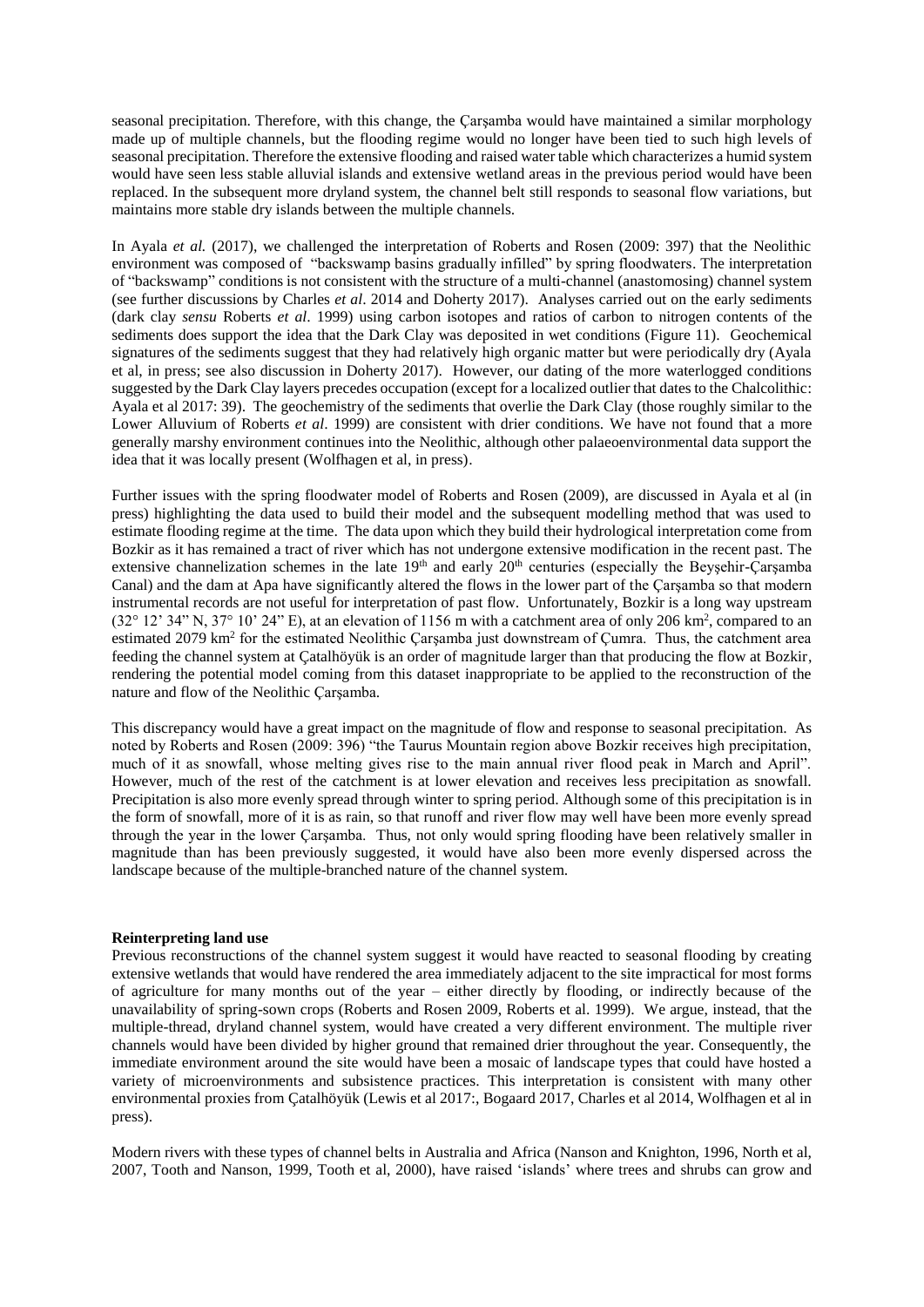enhance the cohesion of the banks. The nature of the sediments that are transported by the channels are fine silts and clays which also act to reinforce the banks of these raised areas, further stabilising them during periods of flooding. The sediment record would suggest that in drier periods of the year, local seasonal ponding also took place, leaving pockets of wetter conditions even into the Chalcolithic (Ayala et al 2017: 39).

With this more nuanced understanding of the topography of the landscape in the immediate vicinity of the site, with dry stable islands standing proud of the river channels within the broad channel belt, the possibilities available to the Neolithic inhabitants for subsistence practices are more extensive than previously thought. Currently there is no direct evidence indicating water management, either irrigation or drainage in the immediate landscape. Environmental evidence from the excavated cultural sequences onsite suggest exploitation of the wild resources (Wolfhagen et al in press) as well as domesticates (both plant and animals) (Bogaard *et al.* 2017, Charles *et al*. 2014) that fit well with this new reconstruction. Not only are the microenvironments of this mosaicked landscape being exploited for wild resources, but the availability of relatively stable and dry higher ground would have provided arable potential closer to the site than previously believed. However, the distribution and nature of agricultural practice is dependent upon further refinement of this new model of landscape reconstruction beginning from a robust understanding from the ground up.

### **Conclusions**

Because of the high level of spatial and temporal variability of dryland environments, our work in reconstructing the past landscapes of Çatalhöyük continue in order to allow us to fill the gaps that still exist in our knowledge. As well as using traditional sedimentological techniques, we are starting to employ novel isotopic and geochemical signatures of the sediments to extract as much detail as possible from the dirt beneath the modern plain.

Neolithic Çatalhöyük most likely sat within a broad channel belt of multiple anastomosing channels with a series of drier islands and localized wetter areas. There would have been a mosaic of conditions, with river banks supporting tree and shrub vegetation, and the islands providing areas for cultivation. The wetter areas were used for a further, diverse set of activities. As sedimentation around these channels built the land surface progressively higher above the marl from the palaeolake, the surface would have become increasingly dry. Seasonal floods would have occurred, as in any dryland, but were less pronounced than has previously been suggested for the site. The anastomosing nature of the river with a wide band of multiple channels would have made floods shallower and less erosive, thus providing some resilience for the local landscape and subsistence practices of its inhabitants.

### **References**

Ayala, G., Wainwright, J., Walker, J., Hodara, R., Lloyd, J. M., Leng, M., Doherty, C. 2017: Palaeoenvironmental reconstruction of the alluvial landscape of Neolithic Çatalhöyük, central southern Turkey: The implications for early agriculture and responses to environmental change. Journal of Archaeological Science, 87: 30-43.

Ayala, G., Wainwright, J., Lloyd, J.M., Walker, J., Hodara Nelson, R, Leng, M., Doherty, C. and Charles, M. (in press) Disentangling the Palaeoenvironmental Reconstructions of Çatalhöyük. in *Humans and Environments of Çatalhöyük: reports from the 2009-2017 seasons*, ed. Ian Hodder*.* Los Angeles: Cotsen Institute of Archaeology Press.

Bayliss, A., Brock, F., Farid, S., Hodder, I., Southon, J., Taylor, R.E., 2015. Getting to the Bottom of It All: A Bayesian Approach to Dating the Start of Çatalhöyük. Journal of World Prehistory. 28, 1-26.

Bogaard, A., Henton, E., Evans, J.A., Twiss, K.C., Charles, M.P., Vaiglova, P., Russell, N. 2014: Locating land use at Neolithic Catalhöyük, Turkey: The implications of  $87Sr/86Sr$  signatures in plants and sheep tooth sequences. Archaeometry. 56(5): 860–877.

Bogaard, A., Filipović, D., Fairbairn,A., Green, L., Stroud, E., Fuller D., Charles, M. 2017: Agricultural innovation and resilience in a long-lived early farming community: the 1,500-year sequence at Neolithic to early Chalcolithic Çatalhöyük, central Anatolia. Anatolian Studies. 67: 1–28.

Boyer, P., Roberts, N., Baird, D. 2006: Holocene Environment and Settlement on the Carsamba Alluvial fan, South-Central Turkey: Integrating Geoarchaeology and Archaeological Field Survey. Geoarchaeology. 21(7), 675–698.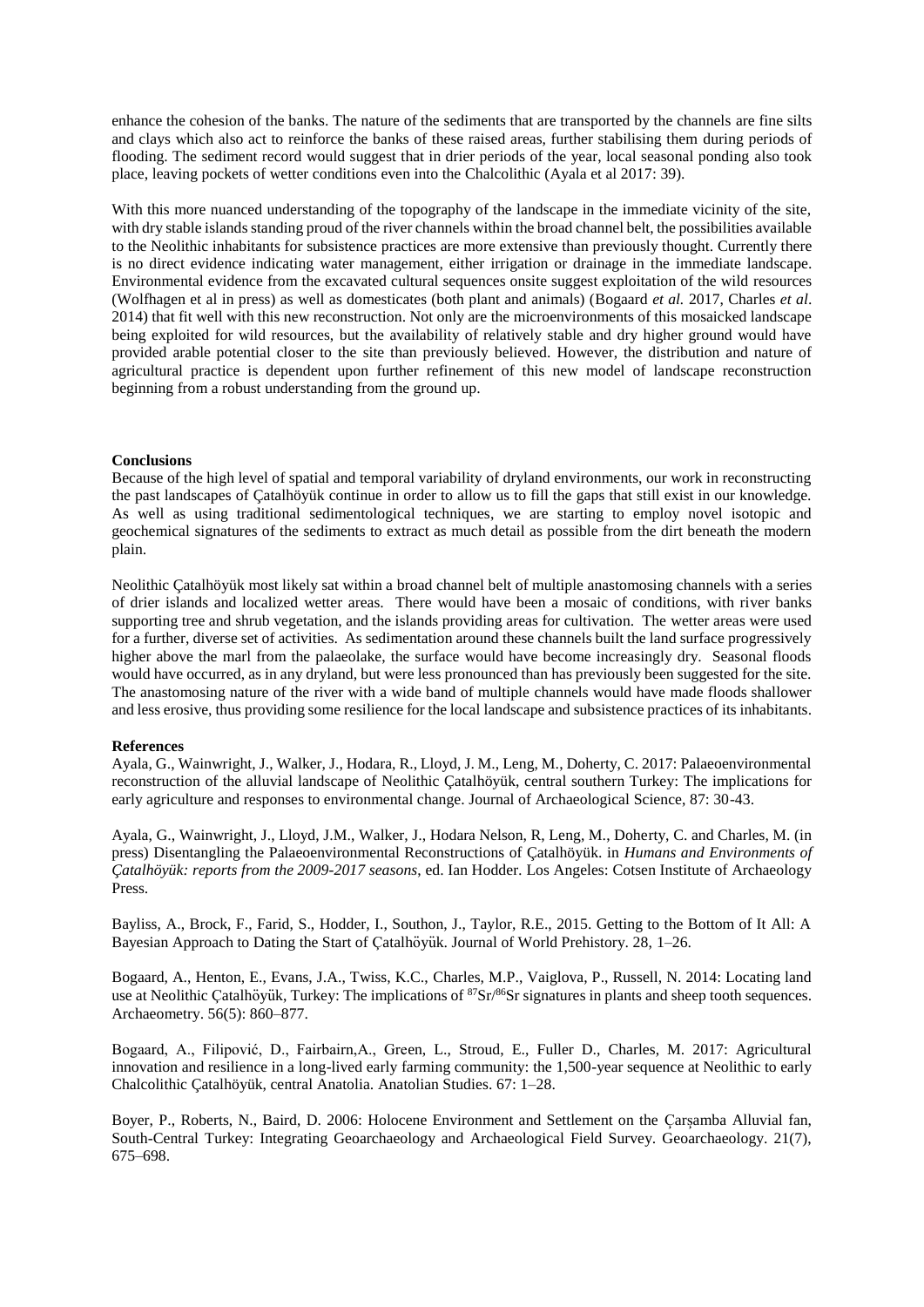Charles, M., Doherty, C., Asouti, E., Bogaard, A., Henton, E., Larsen, C.S., Ruff, C.B., Ryan, P., Sadvari, J.W., Twiss, K.C. 2014: Landscape and taskscape at Catalhöyük: An integrated perspective, in I. Hodder, (ed.) Integrating Catalhöyük: Themes from the 2000–2008 seasons. Cotsen Institute of Archaeology, Los Angeles: 71– 90.

de Meester, T., 1970. Soils of the Great Konya Basin, Turkey. Wageningen: Centre for Agricultural Publishing and Documentation.

Fairbairn, A., 2005. A history of agricultural production at Çatalhöyük East, Turkey. World Archaeology. 37, 197-210.

Lewis, J.P., Leng, M.J., Dean, J.R., Marciniak, A., Bar-Yosef Mayer, D.E., Wu, X. 2017. Early Holocene palaeoseasonality inferred from the stable isotope composition of Unio shells from Çatalhöyük, Turkey. Environmental Archaeology. 22(1), 79–95.

Money, R.I. 1919: The irrigation of the Konia Basin. Geographical Journal. 54, 298–303.

Nanson, G.C., Knighton, A.D. 1996: Anabranching rivers: their cause, character and classification. Earth Surface Processes and Landforms. 21(3), 217–239.

North, C.P., Nanson, G.C., Fagan, S.D., 2007. Recognition of the sedimentary architecture of dryland anabranching (anastomosing) rivers. J. Sediment. Res. 77 (11), 925-938.

Roberts, N. 1990: Human-induced landscape change in South and Southwest Turkey during the later Holocene. In: Bottema, S., Entjes-Nieborg, G. and van Zeist, W. (eds) Man's Role in the Shaping of the East Mediterranean Environment, 53–67, Balkema, Rotterdam.

Roberts, N., Rosen, A. 2009: Diversity and Complexity in Early Farming Communities of Southwest Asia: New Insights into the Economic and Environmental Basis of Neolithic Catalhöyük. Current Anthropology. 50(3): 393– 402.

Roberts, N., Black, S., Boyer, P., Eastwood, W.J., Griffiths, H.I., Lamb, H.F., Leng, M.J., Parish, R., Reed, J.M., Twigg, D., Yiğitbasioğlu, H. 1999: Chronology and stratigraphy of Late Quaternary sediments in the Konya Basin, Turkey: Results from the KOPAL project. Quaternary Science Reviews. 18: 611–630.

Tooth, S. and Nanson, G. 1999: Anabranching rivers on the Northern Plains of arid central Australia. Geomorphology, 29, 211–233.

Tooth, S., Nanson, G., Gurnell, A.M., Hupp, C.R., Gregory, S.V. 2000: The role of vegetation in the formation of anabranching channels in an ephemeral river, Northern plains, arid central Australia. Hydrological Processes. 14(16‐17), 3099–3117.

Wolfhagen, J., Veropoulidou, R., Ayala, G., Filipović, D., Lancelotti, C., Madella, M., Kabukcu, C., Pawłowska, K., Santiago-Marrero, C.S., Wainwright, J. (in press) The Seasonality of Using Wetland and Riparian Environments at Çatalhöyük, In: Hodder, I. (ed.) Humans and Environments of Çatalhöyük: reports from the 2009-2017 seasons. Los Angeles: Cotsen Institute of Archaeology Press.